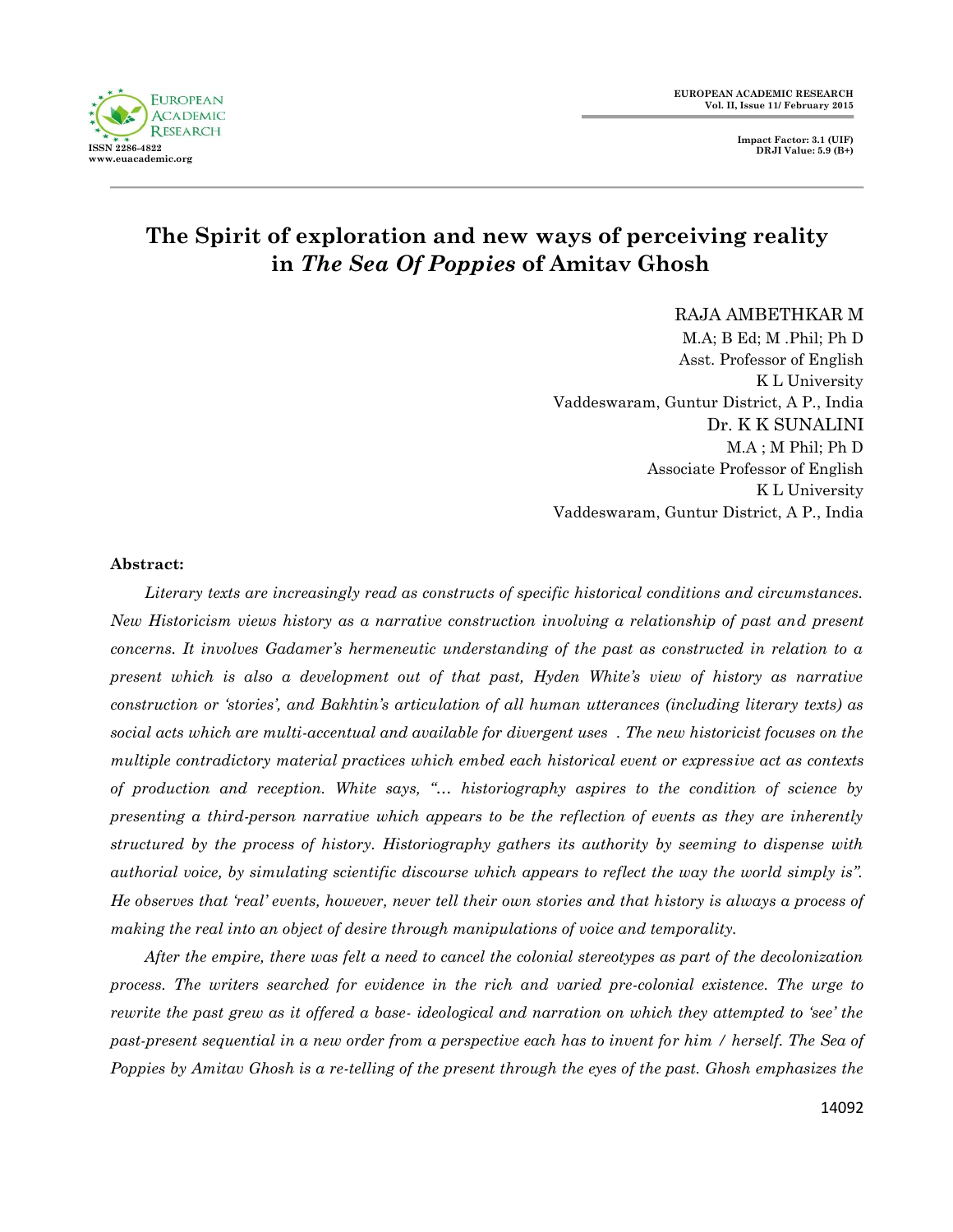*enormous importance of history by situating every work in a distinct time and place, dealing with issues confronted by man in India, situated in the global context. He believes history to be central to the art of fiction and interprets it both at personal and social levels. "Where and when" of a text and "its connectivity to the world around" become very important in his case.* 

**Keywords:** colonization, poppies, Zamindary, Deeti, ghaziapur, opium, Torture.

### **Introduction:**

*The Sea of Poppies* is a book that begins in the 19th century, and records history over a period of time. The backdrop reminds one of the forgotten history. Narrativity having to do with 'real' events signals objectivity and seriousness. The discourse brings forth the memories of South Asia as a great nautical region and the shipping that suffered terribly since independence. India flourished through the ages with its thriving coastal trade, and travel was possible all the way on water- which now remains as a mere tourist luxury. Delhi, which has become the pivot of the country in a way, killed the coastal shipping. Ghosh feels sorry for the Indians and their loss. In an interview with *Star Weekend Magazine,* he says,

… because of colonization we have to, say, Royal Albert Museum or the British Museum to know about ourselves. Our history is, in a way, lost, forgotten… I think the history of the last 200 years has been defaced largely, because of it we have to reclaim a lot of it from the colonial archive.

Ghosh's first novel of his planned triology, *The Sea of Poppies* is set in North India and the Bay of Bengal in 1838 on the eve of the British attack on the Chinese ports popularly known as the First Opium War- the most important historical event of the nineteenth century. China's vicious nineteenth century Opium wars act as a backdrop for the entire setting. The Opium Wars and the free trade strengthened the claws of the British. The novel reflects the enormity of the damage caused by the European trade market with its thrust for wealth on the Indian economy. The novel explores the exposure of Indian people to the capitalist demands mediated through the accumulative logic of the British. It encompasses the great economic themes of the nineteenth century like the cultivation of opium as a cash crop in Bengal and Bihar for the Chinese market, transportation of Indians to work on sugarcane plantations for the British in islands like Mauritius, Fiji and Caribbean islands. The lives of ordinary men and women framed against the grand narratives of history give scope to re-present the past.

The origin of capitalism runs parallel to the colonial history as Indians were still trying to emerge out of the anxieties of feudalism during that period. Capitalism and opium trade developed roots quickly in the Indian soil. The European appetite for money paralyzed the indian minds. For the British, India can be the only place for opium cultivation with its cheap labor. The British dreaded to think that there would be an end to the flow of opium into china. As they understood, they can sell only opium to China in return for importing tea and silk. They felt that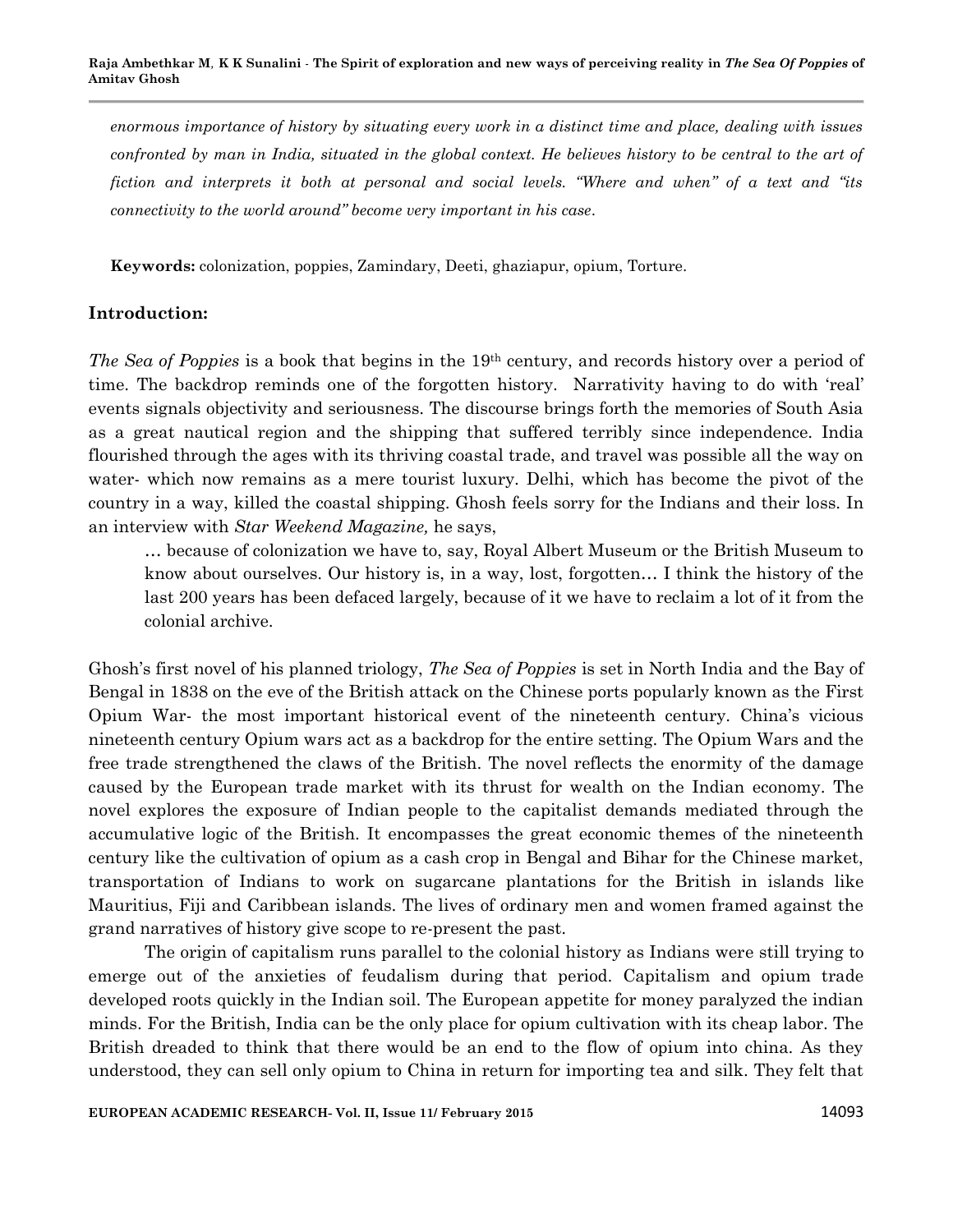―to end the trade would be ruinous… for all of India.‖ Thus opium became an unavoidable compulsion in the lives of all strata of people.

The estate of Raskhali during the reign of Rajaa Neel Rattan Halder, the Zamindar, truly reflects the Indian feudal system and the orthodoxy of the times. Lost in luxury the elder Zamindar's entire concentration was on getting money and enjoying life. He regarded with aristocratic contempt the determination of the white mercantile community, and its private accounting of profit and opportunity. Opium was the monopoly of the British in eastern Indian and their partnership with the local Zamindars encouraged a number of friends, relatives and creditors of the latter to beg for a share in the investment. Unmanageable inflow of money attracted dependents in large numbers. The old Raja knew nothing about Mr.Burnham except that he was a ship owner and played a pivotal role in the trade. Each year "he got back a much" larger sum" referred to as his tribute from the "Faghfoor of Maha-Chin," the Emperor of Great China. All that mattered was money making and profit. "Little did they know of the perils of the consignment trade and how the risks were borne by those who provided the capital" (Ghosh 85). Being dutiful by nature Raja neel Rattan, his son, stayed away from financial dealings. After his father's death, the weight and vacuum in the system disgusted him. The year 1837 is significant since it marked the decline in the value of American bills of exchange. Raja Neel Rattan is startled to note that his debts to Burnham Brothers far exceeded the value of the entire ―Zamindary. ―But very late in life he realizes that the very system he was upholding pushed him into the harsh realities of life. Their status-conscious orientation and feudal lifestyle led to their downfall.

Ghosh's representation of the history is intricately interlaced with geographical locations and dialects, economies and politics of the times. Against this backdrop, a multidimensional picture of 19th century Indian life emerges, filled with the life style of different classes of people with all their emotions, sentiments, habits including food, medicines, luxuries, marriage practices, funeral rites, male-female relationships, trade, cultivation etc. Such a representation of history reveals the significance of poppy cultivation, its production, distribution and the resultant alienation. The "profit motive" drives the mass cultivation of poppy in the place of staple food like wheat.

Poppy was an item produced not to be consumed but to be sold. It slowly included a colonial consciousness, transforming the farmer into a worker and subsequently into a slave. Distribution helped not the natives but the colonial rulers to perpetuate the rule of the market. Ultimately poppy led to the natives' alienation and escape from life. "Drug abuse" left deep anguish in the lives of masses and the nation at larger. Ghosh presents this history through the lives and emotions of his characters. The protagonist of the novel stands as an example. Poppies were a luxury in Deeti's days of childhood. No one thought of producing "the wet, treacly chandu opium― that was made and packaged in the English factory, to be sent across the sea in the boats the hard toil needed to grow the crop was not encouraging. They felt that it was a horrid exercise for the sane. But this reality of their lives changes when the English forced them into a "world of no stability."

**EUROPEAN ACADEMIC RESEARCH- Vol. II, Issue 11/ February 2015** 14094 But what sane person would want to multiply these labours when there were better, more useful crops to grow, like wheat, dal, vegetables? But those toothsome winter crops were steadily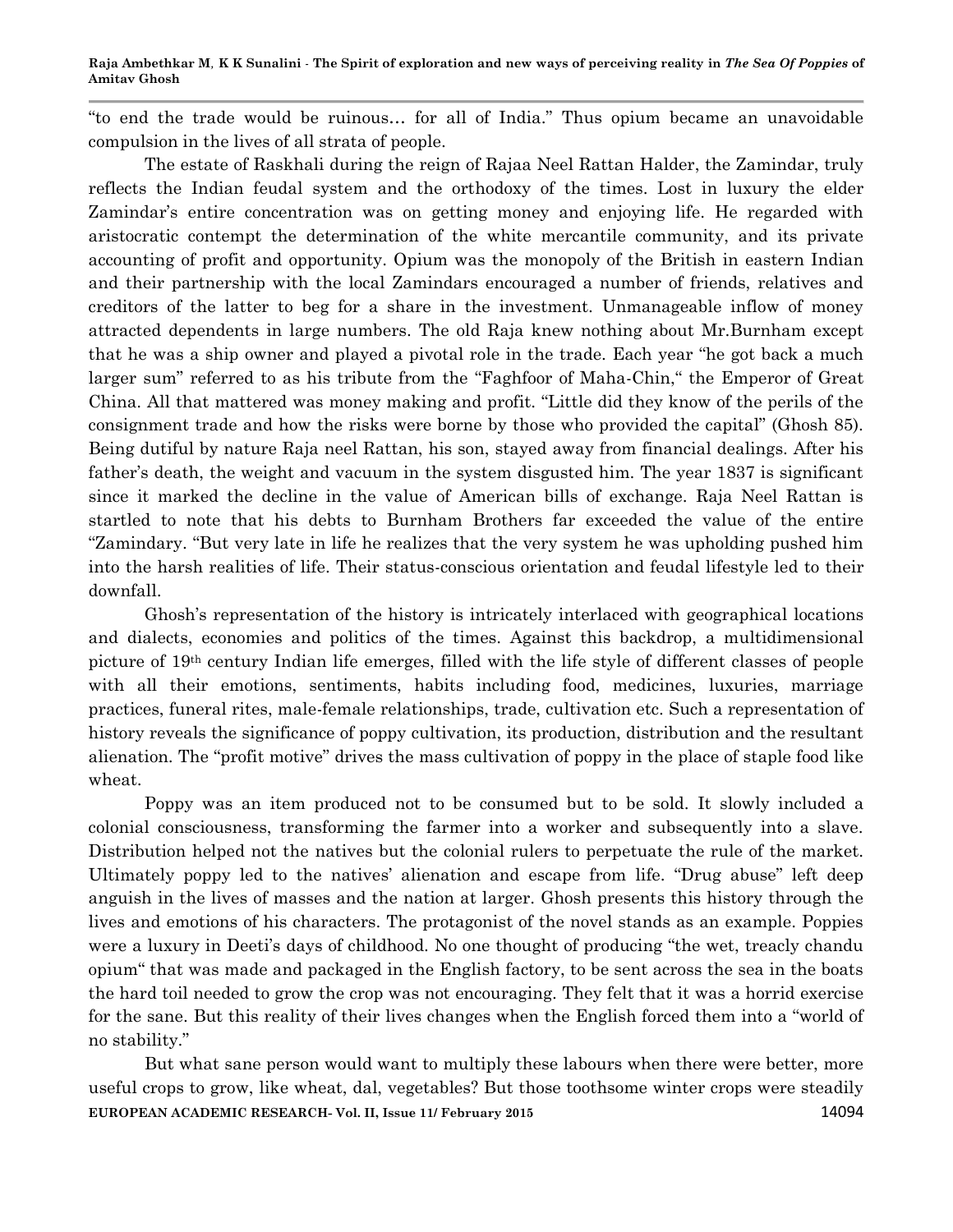shrinking in acreage: now the factory's appetite for opium seemed never to be sated. Come the cold weather, the English sahibs would allow little else to be planted; their agents would go from home to home, forcing cash advances on the farmers, making them sign *asami* contracts. It was impossible to say no to them: if you refused they would leave their silver hidden in your home, or throw it through a window… and, at the end of it, your earnings would come to no more than three-and-a-half sicca rupees, just to pay off your advance.

Deeti, an illiterate, innocent village woman finds it difficult to grasp the swift changes that engulf the villagers' lives. Their alienation becomes unavoidable with the destruction of relationships and the strands of livelihood that had shaped their lives. The idea of not cultivating what one needs was beyond her comprehension. Initially she could not understand how "money is no longer treated as money." But later she understands that money has become capital to earn more money. The same concept of using money to earn more money is outside the experience of the feudal lords like Raja Neel Rattan .

As a family, their experience lay in the managing of kings and courts… and the property they disdained to handle themselves, preferring to entrust it to a legion of agents, gomustas and poor relatives… with new properties there came a great number of dependents…. The Raja would not suffer them to be rented (85-86).

The horrid place and the entire process of extraction of opium at Ghaziapur factory terrifies Deeti's village eyes. As she rushes in terror through the factory in search of her dying husband, she slowly understands the potency of opium and what the English were doing. She realizes the importance of the trade and its secret strength. For a moment she feels liberated.

The factory in Ghaziapur was so diligently patrolled by the sahibs and their sepoys-for if a little bit of this gum could give her such power over the life, the character, the very soul of this elderly woman, then with more of it at her disposal, why should she not be able to seize kingdoms and control multitudes?

Meanwhile, Raja Neel's arrest comes as a thunderbolt. He understands that his sinking has already started and the inconceivable sure to happen. As he is put in prison he feels that he would be acquitted but bemoans that his family's reputation would never be what it was. When all his people come to see him, he only wishes to turn back to see and "make sure that his wife, Malati was not among the women: even in the confusion of that moment, it was a great relief to know that she had not stepped out of the zenana – he was spared at least, the humiliation of having the veil of her seclusion torn away".

In places like India and Indonesia, Europeans ruled indirectly through their domination of the local aristocracy. Ideologies of moral, cultural and racial supremacy backed its various ventures. Similarly, Zachary could not permit Paulette, a white woman to travel on board. For he feels that *ibis* will be sailing with all lascars which implies that the only European will be its ‗officer'. The behavior of the Captain on the ship reflects the way the English ruled indirectly. As he dictates the 'Laws of the sea' he conveys a menacing colonial note in a veiled fashion:

There is no better keeper of the law than submission and obedience. In that respect this ship is no different from your own homes and villages. While you are on it, you must obey Subedar Bhyro Singh as you would your own zamindars, and as he obeys me (404).

**EUROPEAN ACADEMIC RESEARCH- Vol. II, Issue 11/ February 2015** 14095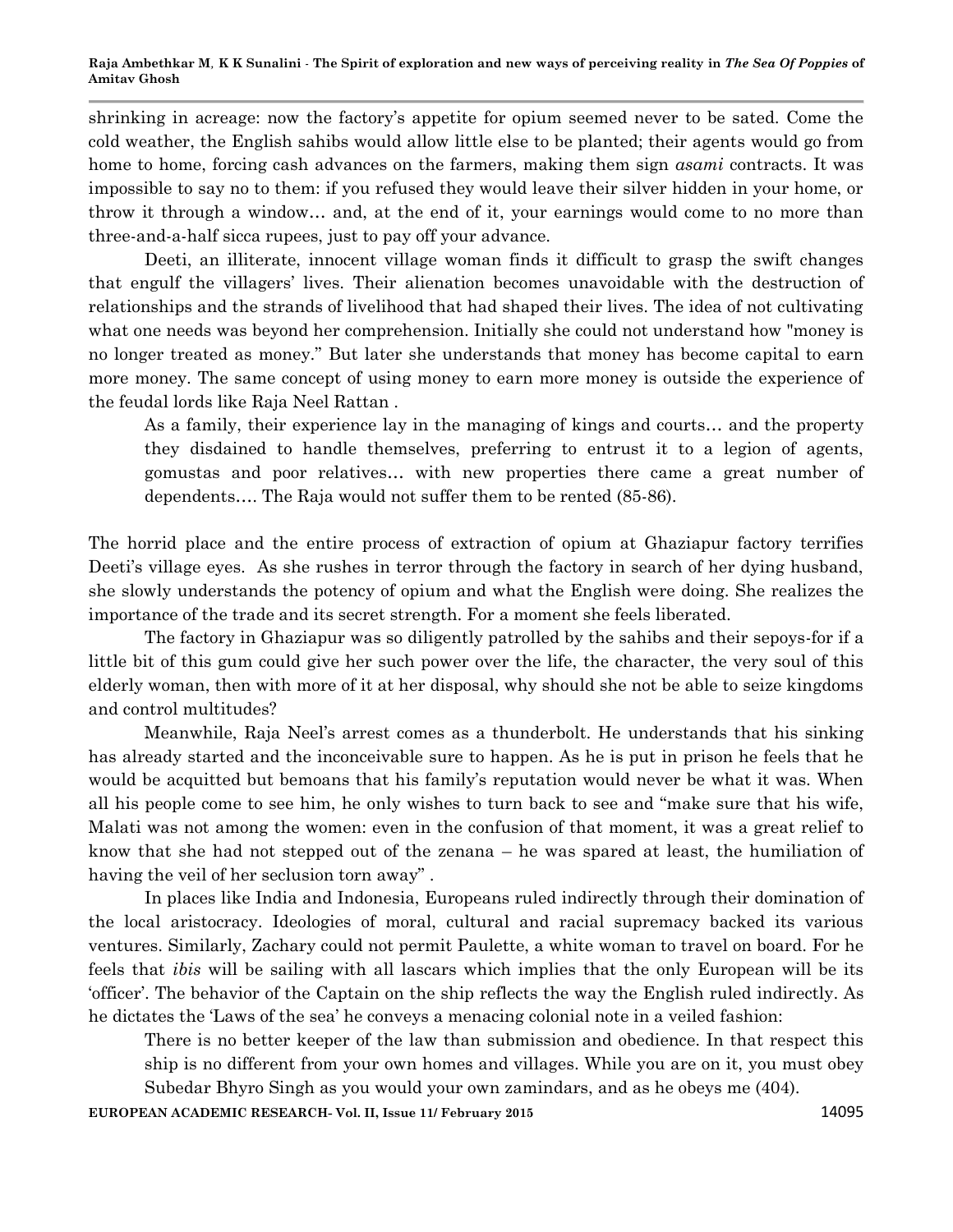Nineteenth- century era was enveloped by the empire. European Nation states became powerful as their organizational efficiency led to territorial expansion and symbolic investment in the colonies on a massive scale. The business of colonization gambled and experimented not only with funds but also lives. The destruction of Raja Neel Rattan, who lost his Zamindari estate, power and status or an illiterate village woman like Deeti whose ambition was to cultivate grains are very much a part of history. The pervasive historicity is the impressive feature of the book. It reflects not only the political history but also an understanding of culture, religion, diversity, trade and much more.

Amitav Ghosh's Sea of Poppies is a unique fictional creation based on a wide research not only on various aspects of the colonial rule in the Indian subcontinent but also the sea-routes of the time, the technical know-how of piloting ships and the typical language of the 'laskars' in a ship. In an interview given in 2002, Ghosh said, "I don't think there's a big difference between writing fiction and writing non-fiction. When you're writing non-fiction there's real world out there that has to be taken seriously which means that you have to take step outside the confines of what happens in your head and engage with the real world. But my fiction is also founded on very extensive research. The world interests me. Sometimes the world interests me as fiction and sometimes it interests me as non-fiction and I don't see a distinction."<sup>1</sup> The statement is applicable to all his works including Sea of Poppies where hitherto unrevealed aspects of colonial oppression, inflicted by a section of white men who were desperate to make up the loss caused by the abolition of slavery, are exposed through the rendering of how the business of carrying slaves in ships were replaced with the business of opium and of indentured labourers.

The sea forms the background of the novel and the ship the Ibis, which had earlier been used for transporting slaves and was now remodeled for the new transport, is at the centre. The novel is divided into three parts: 'Land,' 'River' and 'Sea.' In the first section 'Land,' the characters who were somehow .related to the ship are introduced along with the ship. The second part 'River' centers on the activities of the owner of the Ibis in Calcutta and also some of his friends. The third part 'Sea' is concerned with the inmates of the ship as it leaves Calcutta and moves on towards its destination. Even before the actual ship is described, it is visualized in the very beginning of the novel by a Bhojpuri woman Deeti, the wife of a worker in Ghazipur's Opium Factory, a poor, illiterate woman who did not have the chance of witnessing a ship when she visualized one.

She had never seen the sea, never left the district, never spoken any language but her native Bhojpuri, yet not for a moment did she doubt that the ship existed somewhere and was heading in her direction. The knowledge of this terrified her, for she had never set eyes on anything that remotely resembled this apparition, and had no idea what it might portend. (8)

**EUROPEAN ACADEMIC RESEARCH- Vol. II, Issue 11/ February 2015** 14096 That she was fated to be in that ship is suggested through her premonition, and surprisingly, the picture of the ship that she drew to clarify her vision to her daughter, "was an uncannily evocative rendition of its subject" (10). Later, it was accepted by the seasoned sailors that the vision of the ship was granted to Deeti by the sacred river Ganga. "In time among the legions who came to regard the Ibis as their ancestor, it was accepted that it was the river itself that had granted Deeti the vision: that the image of the Ibis had been transported upstream, like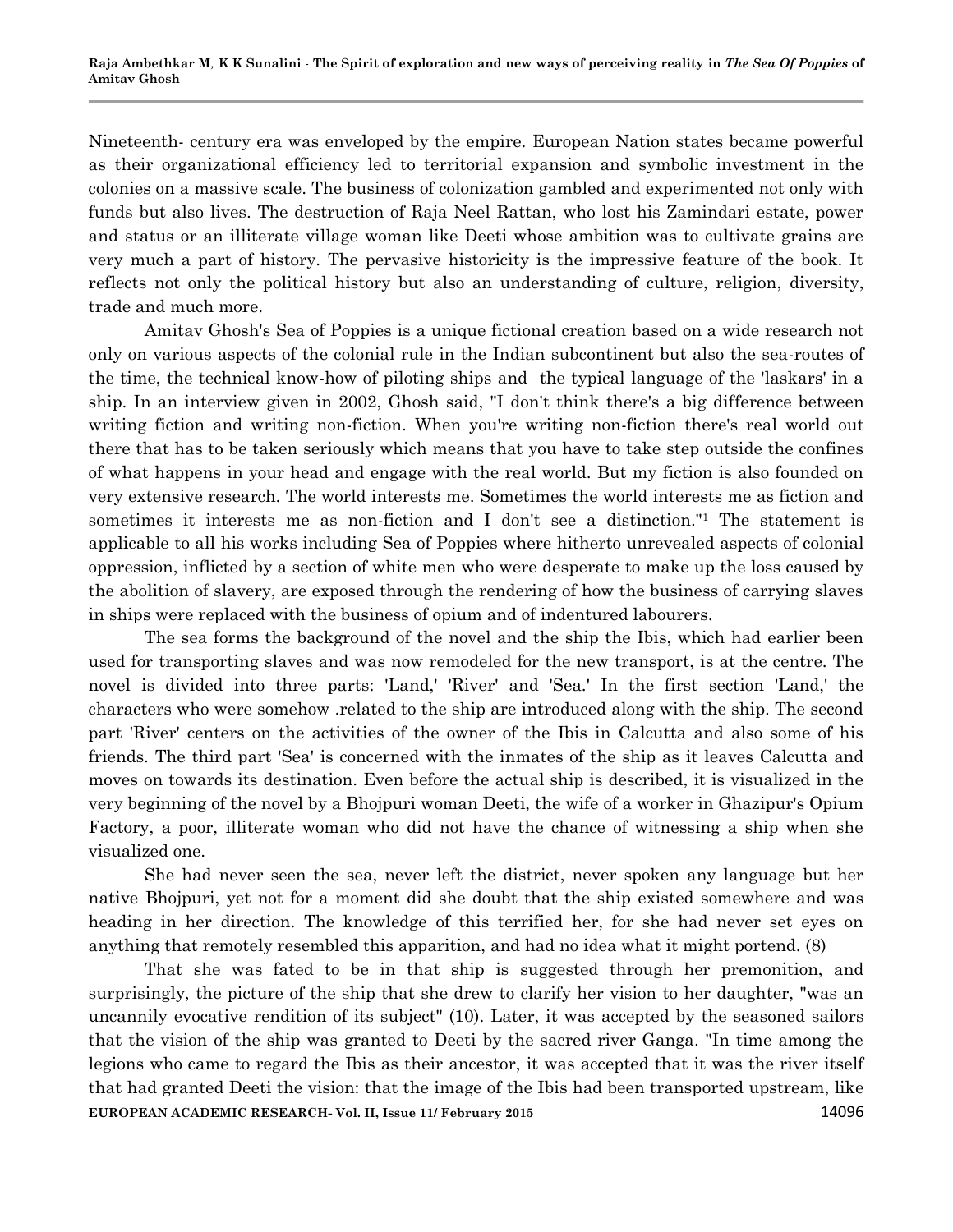an electric current, the moment the vessel made contact with the sacred waters. This would mean that it happened in the second week of March 1838, for that was when the Ibis dropped anchor off Ganga-Sagar island, where the holy river debouches into the Bay of Bengal."  $(10)^2$  The real ship is described as it was perceived by Zachary Reid, the American who joined as a carpenter but soon became the second mate of the ship on its way from Baltimore to Calcutta.

The Ibis was a schooner of old-fashioned appearance, neither lean, nor flush-decked like the clippers for which Baltimore was famous. She had a short quarter-deck, a risen fo'c'sle, with a fo'c'sle-deck between the bows, and a deckhouse amidships, that served as a galley and cabin for the bo'suns and stewards. . . . One thing Zachary did know about the Ibis was that she had been built to serve as a 'blackbirder,' for transporting slaves. This, indeed, was the reason why she had changed hands: in the years since the formal abolition of the slave trade, British and American naval vessels had taken to patrolling the West African coast in growing numbers, and the Ibis was not swift enough to be confident of outrunning them. As with many another slave-ships, the schooner's new owner had acquired her with an eye to fitting her for a different trade: the export of opium. In this instance the purchases were a firm called Burnham Bros., a shipping company and trading house that had extensive interests in India and China. (11)

While refitting the ship Zachary discovered that "the 'tween-deck, where the schooner's human cargo had been accommodated, was riddled with peepholes and air ducts, bored by generations of captive Africans" (12). Zachary's conversation with Monsieur d'Epinay, who handed him a letter that was to be delivered to the owner of the ship in Calcutta, throws more light on the new trade of indentured labour. He told Zachary, "My canes are rotting in the field Tell Mr. Burnham that I need men. Now that we may no longer have slaves in Mauritius, I must have coolies, or I am doomed"  $(21)$ .

After Zachary met Mr. Burnham, the owner of the Ibis in Calcutta, the latter confirmed him that the vessel was going to do just the kind of work she was intended for. When Zachary reminded him that English laws had outlawed the trade in slaves, he justified the system of slavery with a typical colonial logic: "the Africa trade was the greatest exercise in freedom since God led the children of Israel out of Egypt. Consider . . . the situation of a so-called slave in the Carolinas—is he not more free than his brethren in Africa, groaning under the rule of some dark tyrant?" (79). Finally, Burnham made it clear that it was not 'slaves' but 'coolies' that was to be transported this time. He said, "Have you not heard it said that when God closes one door he opens another? When the doors of freedom were closed to the African, the Lord opened them to a tribe that was yet more needful of it—the Asiatic" (79). He was happy because a good ship was available in Baltimore, and because a hold that was designed to carry slaves would serve just as well to carry coolies and convicts.

Sea of Poppies depicts how the small farmers and agricultural labourers in colonial India were forced by circumstances to be coolies and deported in Mauritius and other places. The portrait of the Bhojpuri woman Deeti who had the vision of the Ibis in the very beginning of the novel is a typical example of such oppressed farmers. The novel shows how after losing her husband, who served in the opium factory and whose land had been forcibly used for opium plantation, Deeti is ready to die in her husband's pyre only to save herself from the lust of her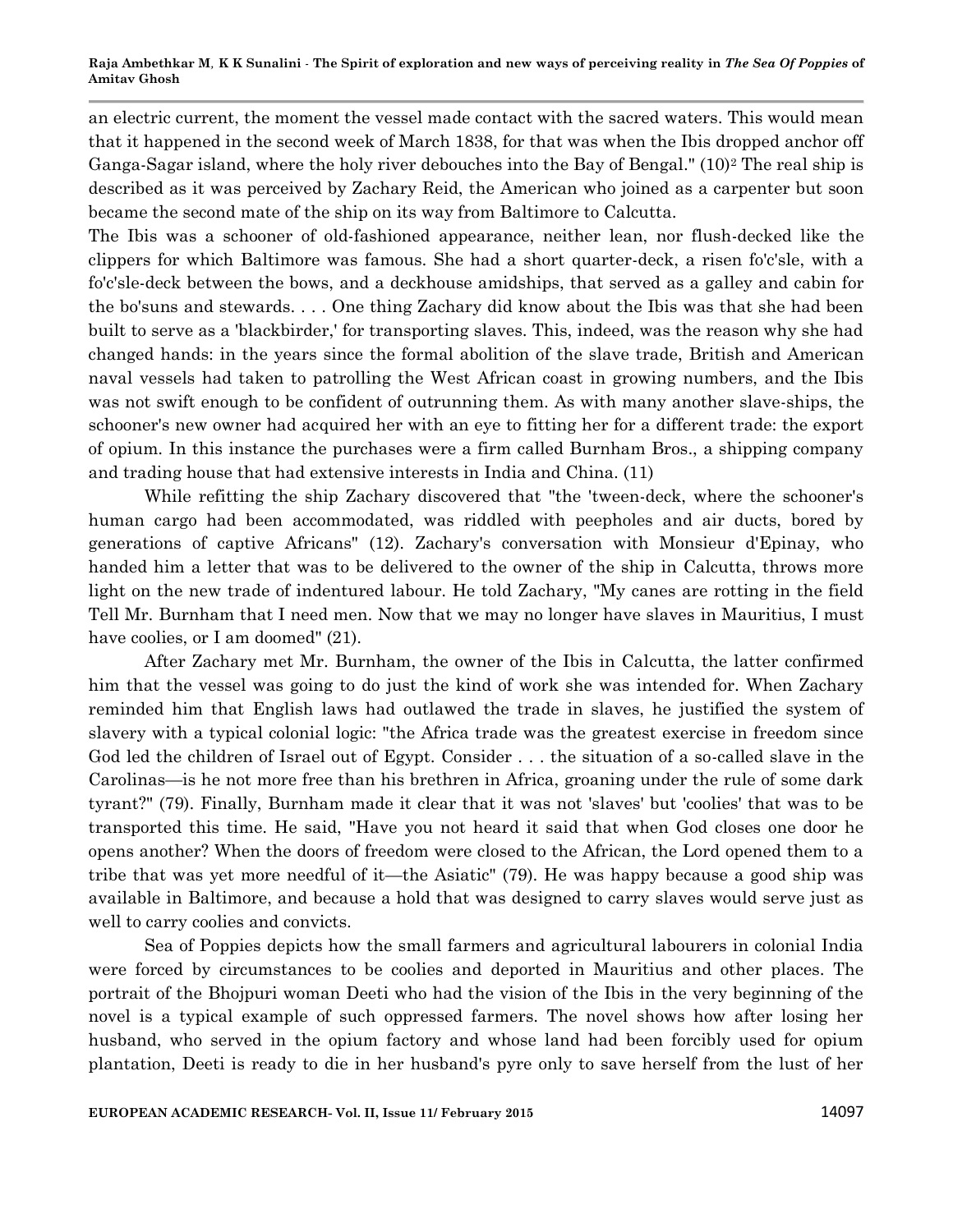brother-in-law, but is rescued by a lower class man Kalua, who marries her in secret and then takes her to the ship to be coolies in some other land.

Amitav Ghosh reveals areas of colonial oppression that were not much highlighted earlier along with the much talked-about topic of the oppression of the poor by local moneylenders.<sup>4</sup> The British businessmen wanted to earn easy money from cash crops and to meet their greed the Indian farmers were compelled to produce crops according to the liking of the colonials, depriving themselves of wheat and paddy that they needed most to support themselves. The cultivation of Indigo ('neel') that was thrust upon the farmers in Bengal was highlighted in Bengali writings of the period<sup>3</sup> and was included later in the agenda of National movements, but the cultivation of opium was little focussed. Ghosh sincerely reveals the plight of the farmers who fell in the clutches of the English businessmen and began poppy plantation. Before poppy plantation was introduced, the fields were heavy with wheat in winter, and after the spring harvest, the straw could be used to repair the hut's roof. "But now, with the sahibs forcing everyone to grow poppy, no one had thatch to spare—it had to be bought at the market, from people who lived in faraway villages, and the expense was such that people put off their repairs as long as they possibly could" (29). Earlier poppies were grown in small clusters between the fields that bore the main winter crops such as wheat and the farmers liked to use poppy seeds as luxury items. As for the sap, it was left to dry to get hard 'akbari afeem' which the fanners could sell to local nobility and were also free to keep some amount for personal use during illness. But now the 'chandu' opium was made and packaged in the English factory for business and the farmers who supplied the poppies were ill paid and were not even allowed to keep some parts of the harvest with them for free selling or for personal use. Having done a lot of research on poppy plantation, Ghosh shows how the unwilling farmers were forced to plant poppy and face loss: 'no one was inclined to plant more because of all the work it took to grow poppies—fifteen ploughings of the land and every remaining clod to be broken by hand, with a dantoli; fences and bunds to be built; purchases of manure and constant watering; and after all that, the frenzy of the harvest, each bulb having to be individually nicked, drained and scraped. Such punishment was bearable when you had a patch or two of poppies—but what sane person would want to multiply these labours when there were better, more useful crops to grow, like wheat, dal, vegetables? . . . Come the cold weather, the English sahibs would allow little else to be planted; their agents would go from home to home, forcing cash advances on the farmers, making them sign assami contracts, it was impossible to say no to them: if you refuse they would have their silver hidden in your house, or throw it through a window. It was no use telling the white magistrate that you hadn't accepted the money and your thumbprint was forged: he earned commissions on the opium and would never let you off. And, at the end of it, your earnings would come to no more than three-and-a-half sicca rupees, just about enough to pay off your advance. (29-30)

**EUROPEAN ACADEMIC RESEARCH- Vol. II, Issue 11/ February 2015** 14098 This is a detailed description of colonial oppression by compelling the Indian farmers, poor and illiterate, to harvest crops in their own land for the benefit of the British businessmen who had the support of judiciary with them. After Deeti came in contact with other indentured labourers she came to know that everyone's land was in hock to the agents of the opium factory, and that every farmer had been served with a contract, the fulfilling of which left them with no option but to strew their land with poppies. And when the harvest was over the farmers found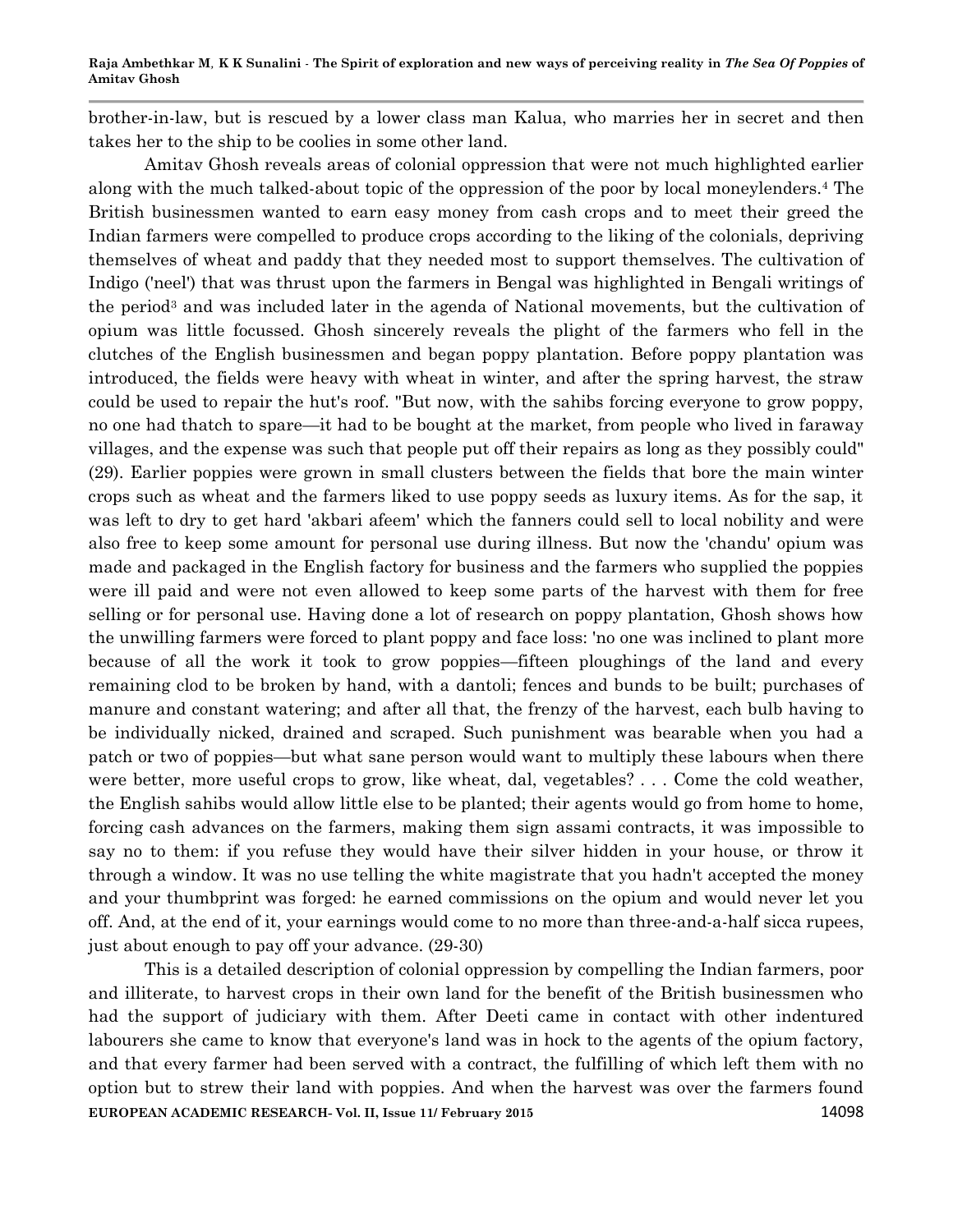that the little amount of grains they could bring home would not be able to feed their families and that they were destined to plunge deeper into debt (91).

The plight of the workers inside the Opium factory—the hazards faced by them and the insecurity of their dangerous job—is also revealed through Deeti's first-hand knowledge of the interior of the factory when she entered there after her husband's illness. Deeti saw that troops of boys were climbing as nimbly as acrobats at a fair to the shelves joined by struts and ladders, and were hopping from shelf to shelf to examine the balls of opium. Every now and again, an English overseer would call out an order and the boys would begin to toss spheres of opium to each other. Deeti wondered, "How could they throw so accurately with one hand, while holding on with the other—and that too at a height where the slightest slip would mean certain death" (96). In front of Deeti one boy indeed dropped a ball, sending it crashing to the floor, where it burst open, splattering its gummy contents everywhere. "Instantly the offender was set upon by canewielding overseers and his howls and shrieks went echoing through the vast, chilly chamber" (96). For the profit of the British businessmen the Indian farmers had to produce poppy in their fields denying themselves of bread and other necessities, the poor boys had to be engaged in the factory at the risk of their lives, and there was above all the inhuman torture of the white supervisors inside the factory.

Sea of Poppies also reveals that export of opium to China was the brain child of the British and the American businessmen, and thus the myth of China's hunger for opium since antiquity is broken. In the dinner party offered by the landlord Neel Ratan Mr. Doughty proudly proclaims: "the yen for opium would still be limited to their twice-born if not for the perseverance of English and American merchants. It's happened almost within living memory—for which we owe a sincere vote of thanks to the likes of Mr. Burnham" (112). It is disclosed by Mr. Burnham that they were very much worried as the officials in Canton started to end the inflow of opium into China. He said, "It is the unanimous opinion of all of us who do business there that the mandarins cannot be allowed to have their way. To end the trade would be ruinous—for firms like mine, but also ... for all of India" (111). He further clarified: "If not for opium, the drain of silver from Britain and her colonies would be too great to sustain" (112). Mr. Doughty commented at this point: "Johnny Chinaman thinks he can return to the good old days, before he got his taste for opium. But there's no going back." (112).

Neel Ratan had little idea that the traffic in opium had no official approval in China. He had seen that in Bengal the trade was not merely sanctioned but monopolized by the British authorities, under the seal of the East India Company and it was beyond his imagination that the Company could run a business in China without the official approval of that country. Mr. Burnham shattered-Ugly Face of Colonialism.

Neel's idealistic views formed on the study of British literature; it is revealed that the business had already been running in an illegal way: "Trafficking in opium has been illegal there for some time. But they've never made a tumasher about it in the past: their mandarins and chuntocks always got their ten-per-cent desturees and were glad to shut their eyes to it. The only reason they're making a fuss now is that they want a bigger share of the profits" (113).

**EUROPEAN ACADEMIC RESEARCH- Vol. II, Issue 11/ February 2015** 14099 The colonial policy of putting on fade to camouflage the ugly face of colonialism is revealed in Mr. Burnham's arguments in favour of free trade, which, he said, was likely to be the professed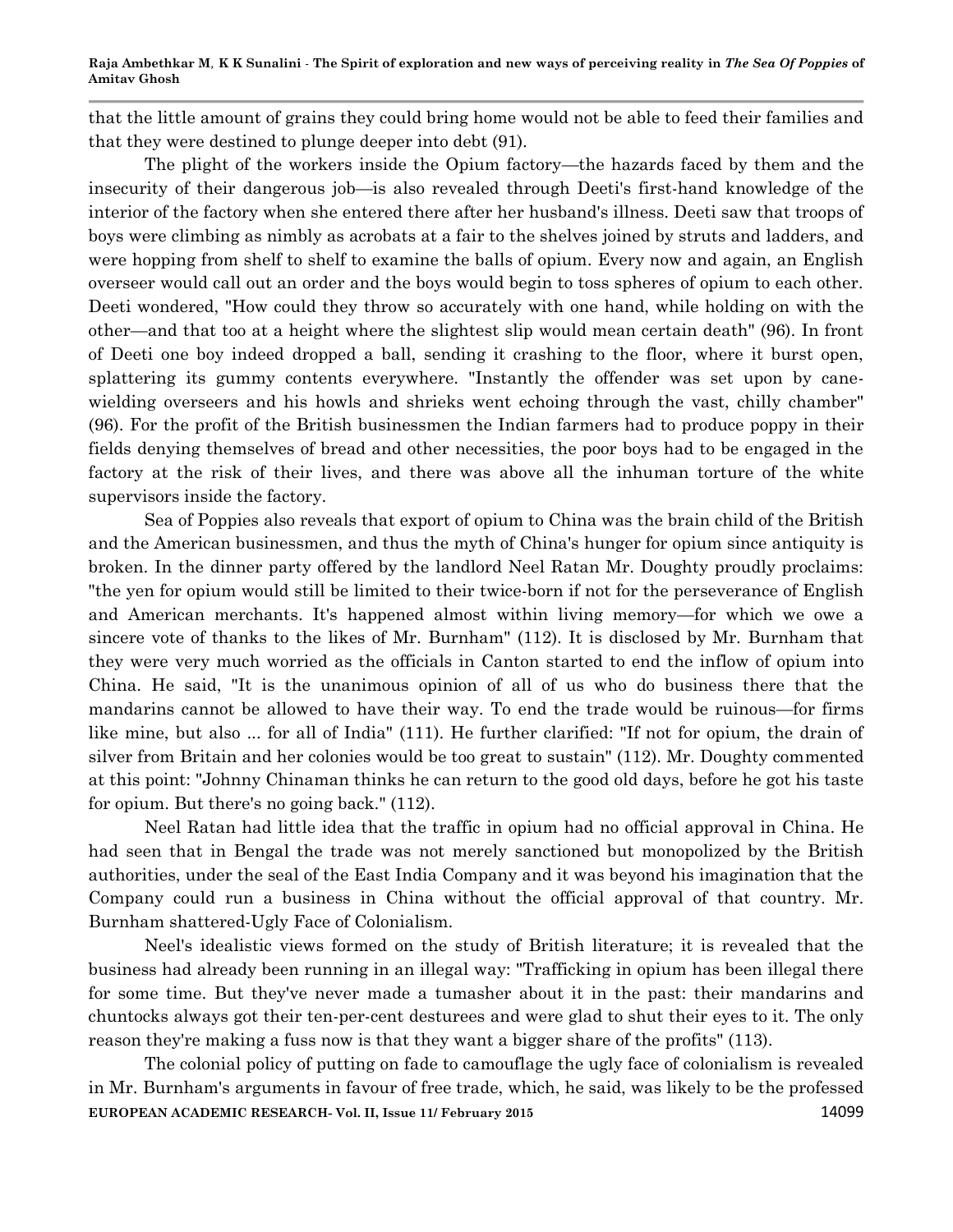cause behind the impending war against the Chinese. He said to Zachary who was also present in the party, The war, when it comes, will not be for opium. It will be for a principle: for freedom for the freedom of trade and for the freedom of the Chinese people. Free trade is a right conferred on Man by God, and its principles apply as much to opium as to any other article of trade. More so perhaps, since in its absence many millions of natives would be denied the lasting advantages of British influence. . . . British rule in India could not be sustained without opium—that is all there is to it, and let us not pretend otherwise. ... the Company's annual gains from opium are almost equal to the entire revenue of your own country, the United States? Do you think that British rule would be possible in this impoverished land if it were not for this source of wealth? And if we reflect on the benefits that British rule has conferred upon India, does it not follow that opium is this land's greatest blessing? Does it not follow that it is our God-given duty to confer these benefits upon others?" (115)

When Neel Ratan asked him politely if he was not troubled to invoke God in the service of opium, Mr. Burnham promptly answered with a remark of his friend, "Jesus Christ is Free Trade and Free Trade is Jesus Christ" and explained, "If it is God's will that opium be used as an instrument to open China to his teachings, then so be it. ... I can see no reason why any Englishman should abet the Manchu tyrant in depriving the people of China of this miraculous substance."<sup>5</sup> (116)

Introducing the conversation of the British and American characters on the topic of their illegal business, Ghosh discloses the shameless colonial policy of making money as well as spreading Christianity through illegal and immoral ways.<sup>6</sup> Ghosh's own ironic comment on the function of the Parliament in England is also provided through Burnham's proud remarks. As Neel Ratan said that he was aware of the function of the parliament in England, Burnham laughed and said, "Parliament? . . . Parliament will not know of the war until it is over. Be assured, sir, that if such matters were left to Parliament there would be no Empire" (117-18).

After a period of time when it was learnt that the Chinese rulers had beheaded some halfdozen opium-sellers and their bodies had been strung up for full public view, Burnham and Doughty expressed their opinion that war with China was inevitable. The hypocrisy in their attitude is once again exposed in their remarks. Burnham said that he disliked war more than anybody else, but "there are times when war is not merely just and necessary, but also humane." That time had come to China, he said. Mr. Doughty supported him emphatically with the remark, "Indeed, humanity demands it. We need only think of the poor Indian peasant—what will become of him if his opium can't be sold in China?" (260). After an objective display of the plight of the Indian farmers because of the plantation of poppies, the boastful remarks of the British businessmen expose, ironically, the hollow colonial demand that colonial rule was necessary for the total development of the natives. Ghosh makes Captain Chillingworth, an Englishman, confess the pretension of the colonial rulers: "The truth is . . . that men do what their power permits them to do. We are no different from the Pharaohs or the Mongols: the difference is only that when we kill people we feel compelled to pretend that it is for some higher cause. It is this pretence of virtue . . . that will never be forgiven by history" (262).

**EUROPEAN ACADEMIC RESEARCH- Vol. II, Issue 11/ February 2015** 14100 The colonial rulers exploited not only the subaltern class but also the well-off Indians, the landlords in particular, who had unshakable faith in the Company's policy and a high regard for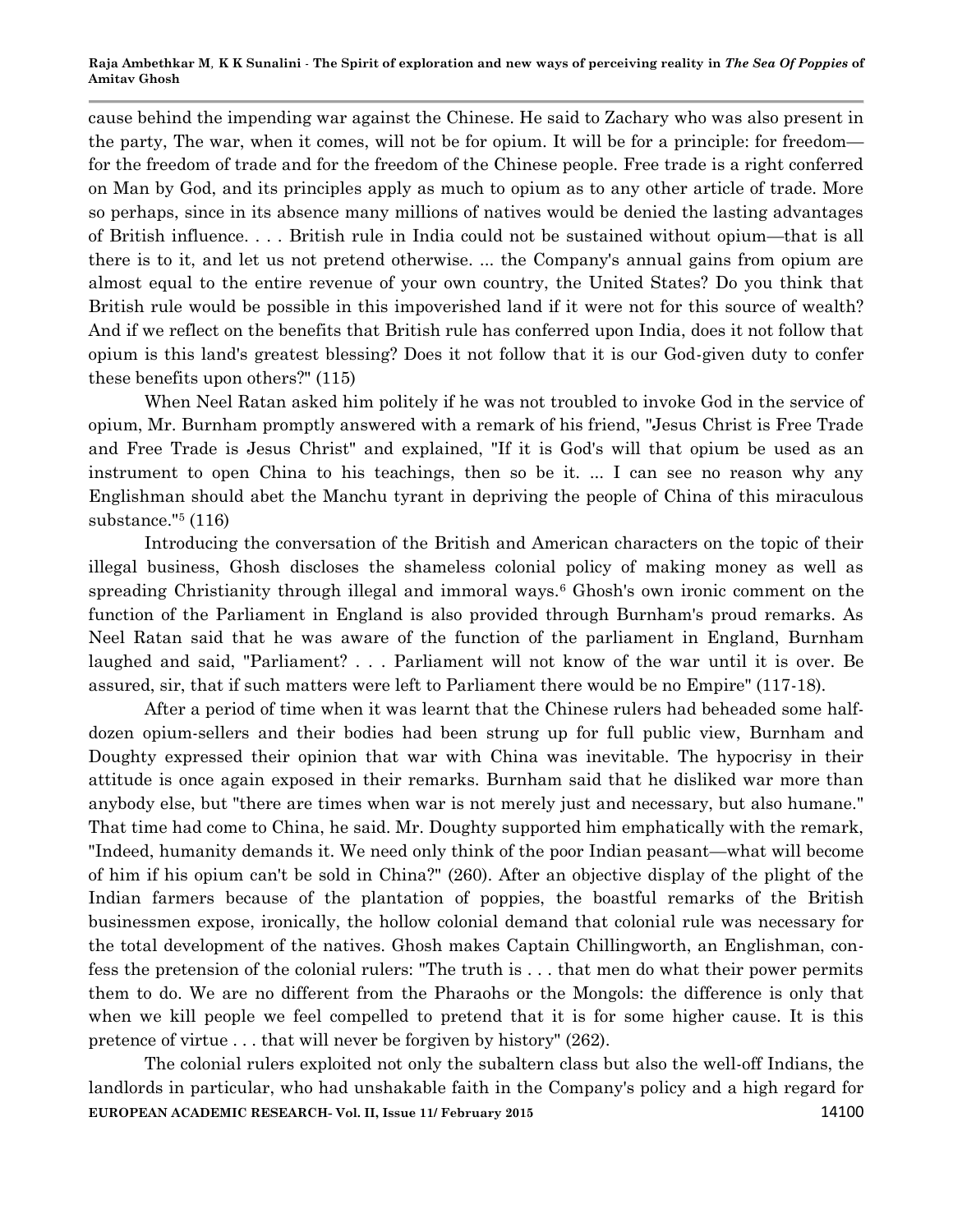#### **Raja Ambethkar M***,* **K K Sunalini** *-* **The Spirit of exploration and new ways of perceiving reality in** *The Sea Of Poppies* **of Amitav Ghosh**

the Queen's rule. It was due to their ignorance of reality that the well-off persons like the landlord of Rashkhali, Neel Ratan Haider, were trapped by the British businessmen and got ruined. Neel Ratan was financially exploited by Burnham and being accused of forgery, he was sent to a jail across the black water, as a part of capital punishment. That the British judiciary system was far from impartial is once again proved in his case. When Neel Ratan saw that Mr. Justice Kendulbushe was going to preside over the trial, he doubted his impartiality as he was well aware of the judge's friendship with Mr. Burnham. And the result was according to his anticipation. The judge passed upon him the sentence of the law of forgery and explained to him that it was a crime of the utmost gravity. The colonial pride is expressed in every word uttered by the judge: forgery was a hanging offence—a measure which played no small part in ensuring Britain's present prosperity and in conferring upon her the stewardship of the world's commerce. And if this crime proved difficult to deter in a country such as England, then it is only to be expected that it will be very much more so in a land such as this, which has only recently been opened to the benefits of civilization. . . . How is society to judge a forger who is also a man of education, enjoying all the comforts that affluence can bestow, whose property is so extensive as to exalt him greatly above his compatriots, who is considered a superior being, almost a deity, among his own kind? ... Would it not be the duty of this court to deal with such a man in exemplary fashion, not just in strict observance of the law, but also to discharge that sacred trust that charges us to instruct the natives of this land in the laws and usages that govern the conduct of civilized nations?" (235-37)

**EUROPEAN ACADEMIC RESEARCH- Vol. II, Issue 11/ February 2015** 14101 Neel Ratan was taken across the black water in the ship the Ibis where he had to suffer such humiliation as could never be dreamt of by a man of his status. He was to stay with a man who lay unconscious, making the place full of shit and urine and Neel had to cleanse the place as sweepers do. Gradually, however, he developed a sort of friendship with his cell-mate, Ah Fatt, who had been addicted to opium during his first meeting with Neel Ratan that he was almost senseless at the time. Both Neel Ratan and Ah Fatt were harassed by the first mate who took sadistic pleasure in inflicting torture on them in unthinkable ways and towards the end of the novel both of them are seen escaping in a boat along with Serang Ali, Jadu and Kalia. Before the escape Kalua had killed Subedar Bhyro Singh—the man, engaged for looking after the indentured labourers, happened to be a relative of Deeti's in-laws and he whipped Kalua in public apparently to punish him for escaping with a woman of upper class, but actually for taking revenge on him after his failure to have perverted sex relationship with Deeti—and Ah Fatt had killed the first mate. The grudge of the oppressed and the tortured against the agents of colonial rulers is evident in these two murders. The severest criticism of colonial rule is however found in the speech of a French man Mr. Lambert, the director of the Botanical garden in Shibpur, whose daughter Paulette is an important character in the novel— the only white woman in disguise in the Ibis. Baboo Nobo Krishna Pander, an employee of Mr. Burnham and also a local moneylender, who had been asked by Mr. Lamburt to arrange money by selling a golden chain and could not contact him because of his untimely death, told Paulette what her father had said in fluent Bengali: "I have raised her (Paulette) to revel in that state of liberty that is Nature itself. If she remains here, in the colonies, most particularly in a city like this, where Europe hides its shame and its greed, all that awaits her is degradation: the whites of this town will tear her apart, like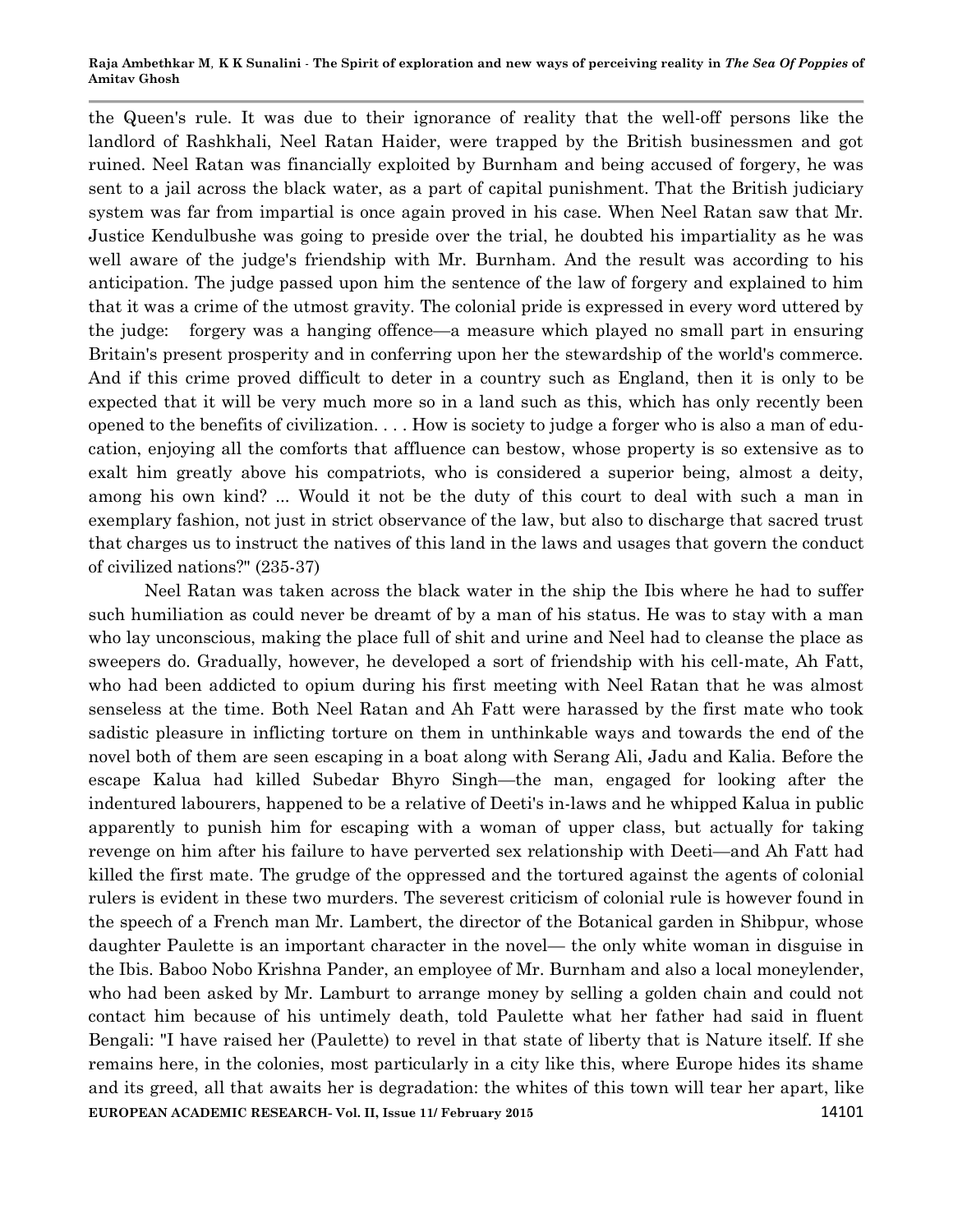vultures and foxes, fighting over a corpse. She will be an innocent thrown before the moneychangers who pass themselves off as men of God" (117). Mr. Lamburt was devoted to the cause of the Garden and the poor people, and had little savings when he approached death. He desperately wanted an amount for the passage money of his daughter who must leave India after his death, he felt. His comment on the British rule in India exposes the rotten condition of colonialism.

A vivid picture of racial conflict is found in the description of the foul weather that the ship faced while heading for Calcutta; it was becalmed a fortnight in the doldrums and the crew became the victims of racism. "With the crew on half-rations, eating maggoty hardtack and rotten beef, there was an outbreak of dysentery: before the wind picked up again, three men were dead and two of the black crewmen were in chains, for refusing the food that was put before them" (12- 13). With hands running short, Zachary put aside his carpenter's tools and became a full-fledged foretop man. After the second mate fell overboard and got drowned—he was suspected to be murdered by the black men in the crew who hated him—Zachary was to shoulder the duty of the second mate. Though he had no knowledge of sea and ship, he was chosen as the second mate, thanks to his white complexion. The third part of the novel exposes the grim picture of the physical torture inflicted on the natives in the ship both by the white men and the agents of the white men. Even the Captain of the Ibis who appeared a bit liberal, approved of Bhyro Singh's beating Kalua who, he said, had run off with a woman of high caste and deserved punishment. When Zachary appealed to him on behalf of Kalua, arguing that the choice of one's wife might not be the concern of the authority, the Captain reminded him of the practice in America where a Negro was never spared in case he dared to marry a white woman. He also clarified the British policy of 'divide and rule' according to which the class of Indian people that helped the British to continue colonial rule in their country must be supported by the British. He said, "I will not deny these men, who have served us faithfully, the justice they seek. For this you should know, gentleman, that there is an unspoken pact between the white man and the natives who sustain his power in Hindoosthan—it is that in matters of marriage and procreation, like must be with like,, and each must keep to their own. The day the natives lose faith in us, as the guarantors of the order of castes—that will be the day, gentlemen, that will doom our rule. This the inviolable principle on which our authority is based—it is what makes our rule different from that of such degenerate and decayed peoples as the Spanish and Portuguese-" (482). Though outwardly gentle, the Captain followed the unspoken rules of the colonizer, the rules that helped to keep the colony in control. Persons like the Captain did not appear rude and rough as did the first mate of the ship. They only put on facades of civilization when they spoke of civilizing others; but they sincerely believed in the basic differences among the races and their success as colonizers depended on aggravating the differences among persons; Ghosh has analyzed this mindset of the colonizers and has also exposed the various ways of exploiting the natives to enrich their coffer.

## **REFERENCES**

**EUROPEAN ACADEMIC RESEARCH- Vol. II, Issue 11/ February 2015** 14102 1. Ghosh, Amitav. *The Sea of Poppies.* New Delhi: Penguin Books, 2008.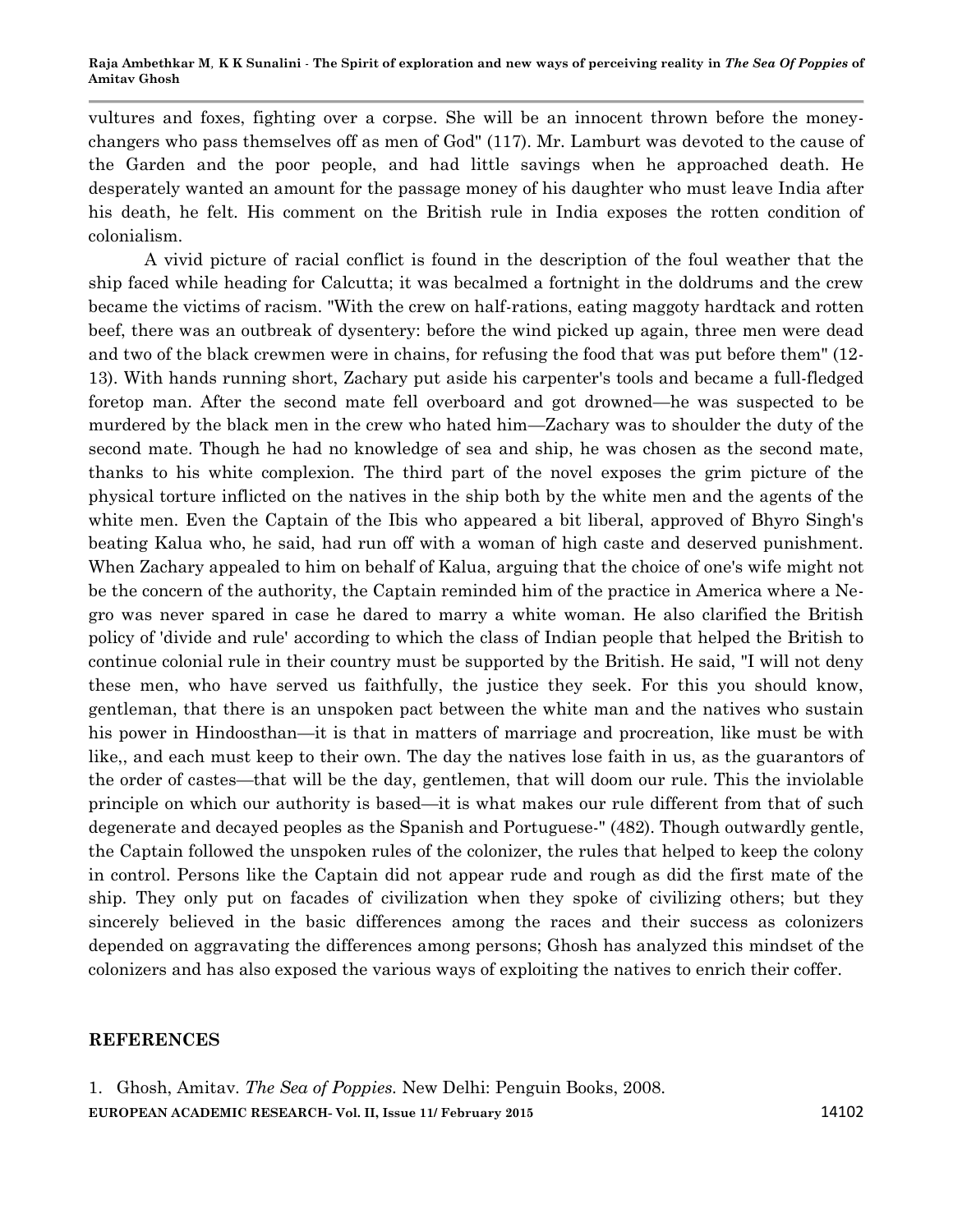**Raja Ambethkar M***,* **K K Sunalini** *-* **The Spirit of exploration and new ways of perceiving reality in** *The Sea Of Poppies* **of Amitav Ghosh**

- 2. Rice, Philip & Patricia Waugh, eds. *Modern Literary Theory.* New York : OUP, 1989.
- 3. *Star Weekend Magazine,* www.thedailystar.net
- 4. The Sunday Statesman, Literary, Kolkata; p.3, Aug.25, 2002.
- 5. This presentation of the ship through a character's vision before it is actually described and the link between the character's intuition and the fact that follows adds an uncanny charm to the novel. Reference to the actual date of the ship's dropping anchor off the Ganga-Sagar island along with the uncanny charm of Deeti's vision is suggestive of a blending of reality and fancy.
- 6. Amitav Ghosh has shown how the subaltern issues and the feminist issues were merged with the colonial misrule. When Deeti's husband Hukum Singh was on the verge of death, Deeti went to the opium factory to sell the product of her year long labour and got a couple of silver rupees. She was shown the account book and she learnt that at the start of the season her husband had taken a much larger advance than she had thought. She cried in despair at the thought of the utter impossibility of running her family with such meagre amount. The clerk (muharir) behind the counter told her to do what others were doing: "Go to the moneylender. Sell your sons. Send them off to Mareech. It's not as if you don't have any choices" (155). On hearing that Deeti had no son, he said, "Then sell your land . . . you people always come here and talk about being hungry, but tell me, who's ever seen a peasant starve? You just like to complain, all the time" (155). On her way home, she entered a shop to purchase the bare necessities and was trapped by the shopkeeper. "Her frugality was not lost on the shopkeeper who happened to be also a prominent seth and moneylender. What's happened-ji, O my sisterin-law? Lie said, with a show of concern. Do you need a few nice bright Bena- rasi rupees to see you through till the shravan harvest? Deeti resisted the offer till the thought of Kabutri. . . . She gave in and agreed to place the impression of her thumb on the Seth's account book in exchange for six months' worth of wheat, oil and gurh. Only when she was leaving did it occur to her to ask how much she owed and what the interest was. The Seth's answer took her breath away: his rates were such that her debt would double every six months. . . . She tried to return goods but it was too late" (156). The conversation between Deeti and the clerk and that between Deeti and the moneylender-cum-shopkeeper reveal the cruelty of the well-off persons; the poor and the under-privileged had always been exploited by their countrymen
- 7. Deenabandhu Mitra's Bengali play Neel Darpan written on the indigo plantation in the soil of Bengal raised commotion in Bengal and aggravated the conflicts between the British rulers and the local re-bels. The drama enacted on the stage revealed the torture inflicted on the Bengali farmers who were compelled to produce indigo instead of rice and faced irreparable loss.

and the colonial rule aggravated the situation. It was worse when the oppressed was a female.

8. Mr. Burnham brings out the use of opium for medical treatment and argues that to deny the Chinese people of the opportunities of modem medical treatment is a crime which the British would not tolerate. He says, "it would be well nigh impossible to practise modern medicine or surgery without such chemicals as morphine, codeine and narcotine—and these are but a few of the blessings derived from opium. And if we consider all this, is it not apposite to ask if the Manchu tyrant has any right to deprive his helpless subjects of the advantages of progress?"

**EUROPEAN ACADEMIC RESEARCH- Vol. II, Issue 11/ February 2015** 14103